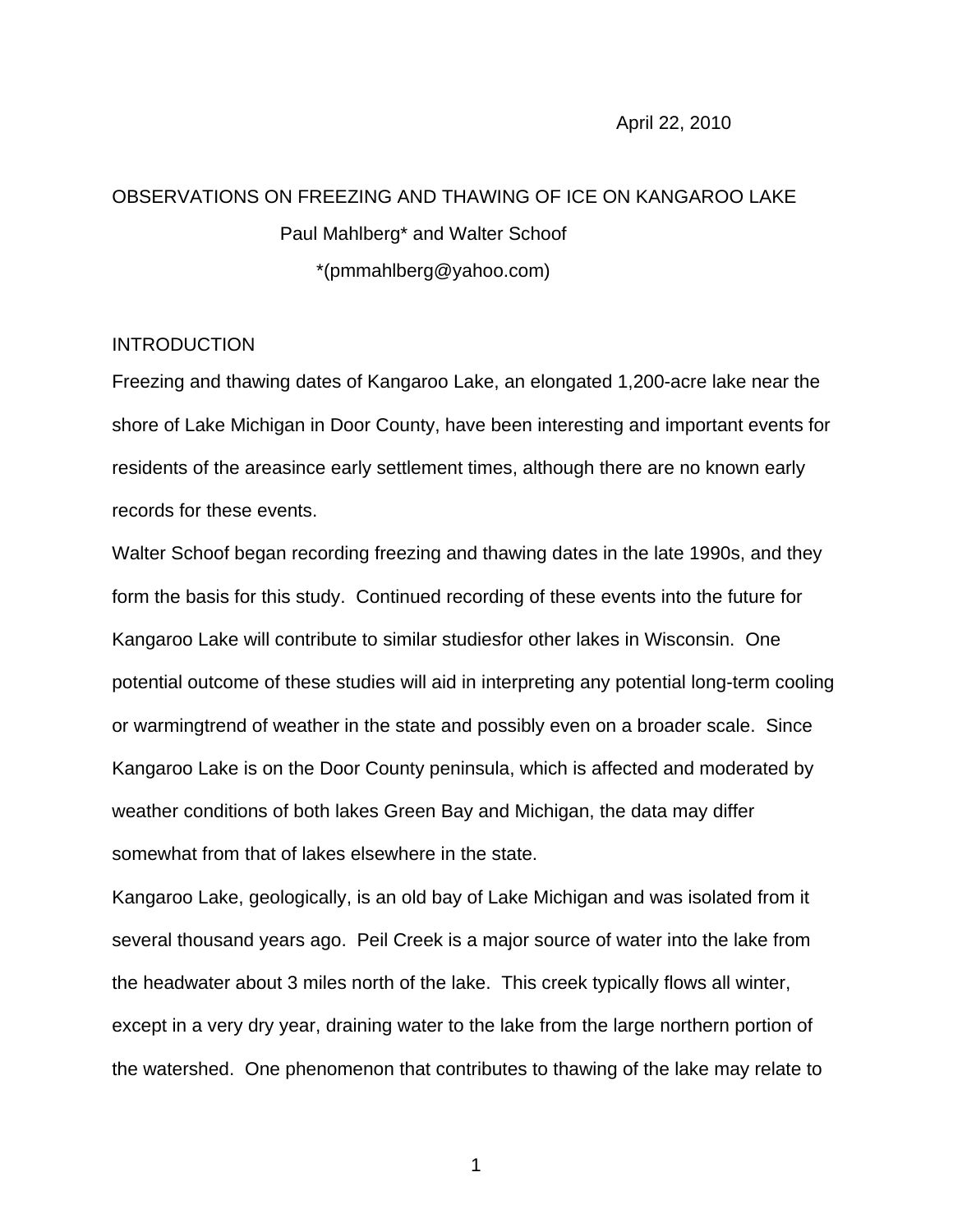winter flow of Peil Creek. The flow rate can be observed through four 4-foot culverts in a causeway across the northern portion of the lake. The flow rate is sufficiently rapid to melt the ice throughout the winter in the immediate area of outflow into the larger 2.5 mile length lake basin. All of the water flows under the ice for 2.5 miles to the dam at Heins Creek. Mahlberg suggests that this continual flow contributes to thinning the underside of the ice throughout the winter. As spring approaches visible thawing of the ice is initiated at the culverts as the flowing water melts long channels in the ice into the lake. These channels broaden into larger areas, which contribute to opening larger areas in the center of the lake that ultimately lead to opening of the entire lake.

## PROCEDURES

The included data provide information for recording and graphically depicting the pattern for lake freezing, lake thawing and duration of ice cover for the period 1998 to 2009. One copy each of the form 3200-131 for ICE OBSERVATION REPORT-"ICE ON", and for ICE OBSERVATION REPORT-"ICE OFF", showing thefirst year for both ice-on and ice-off are included here. Then, on a separate sheet we list the information for succeeding years to the present time. Thus, ICE-ON and ICE-OFF each have two data sheets. In addition, the data for DURATION OF ICE COVER is provided as a separate titled sheet listing all years to the present.

Observations on lake freezing and lake thawing were made from four points around the lake: at southeast, west, north and northeast locations from the shore. Walter Schoof made these observations, and they included the widest and deepest portions of the lake. Observations were begun during the first signs of change in lake or ice appearance that were evident several days before freezing or breakup.

2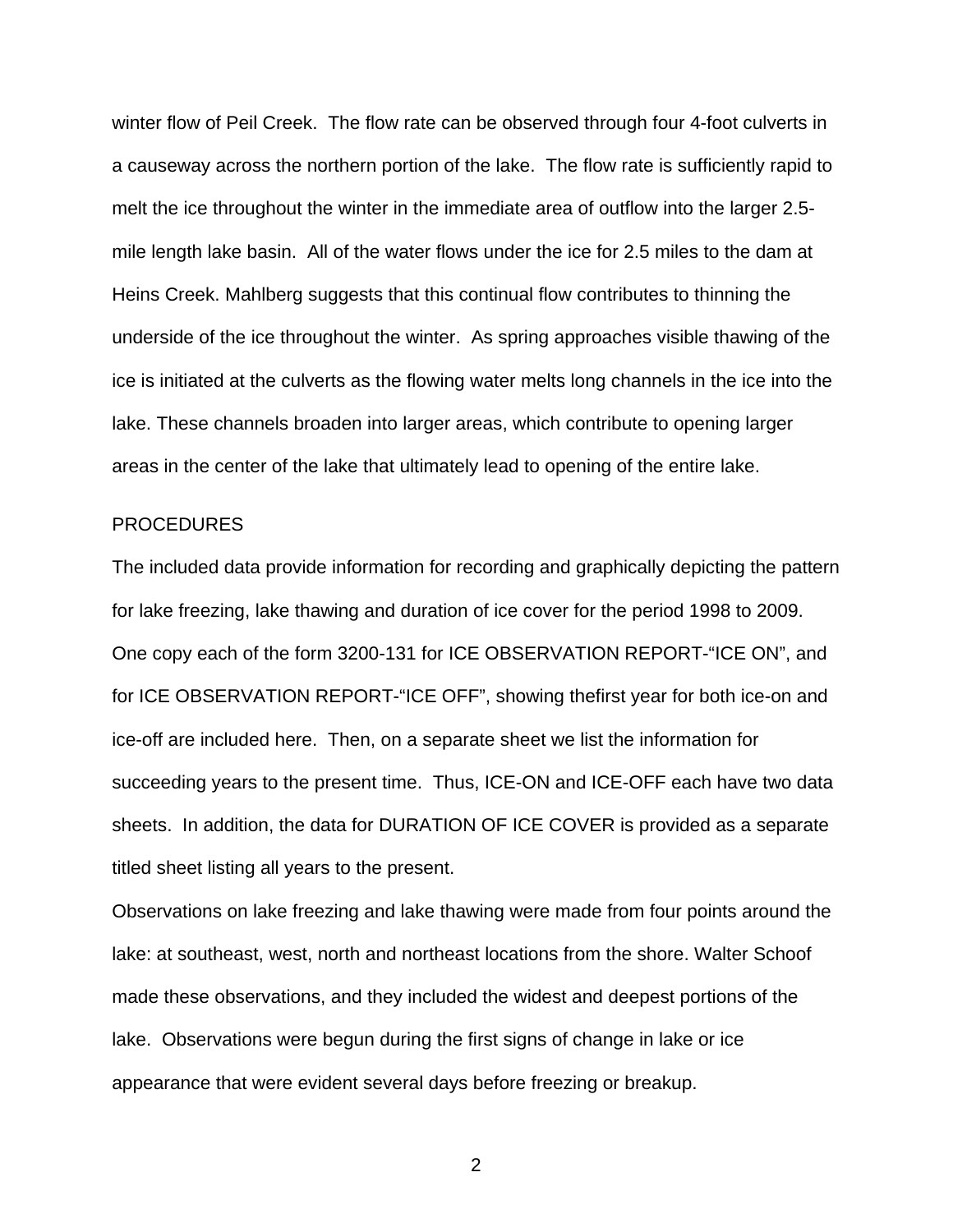For ICE-ON, we considered the lake frozen when ice covered the entire lake, and the lake remained frozen thereafter.

For ICE-OFF, we considered the lake open when all ice was off the entire lake. Wind or storms typically contributed to blowing the ice to the lakeshore.

DURATION OF ICE COVER represents the number of days ice was on the lake. Days were counted from first day we report the lake frozen to the day before we report it open. These calendar days included February 29 for respective leap years. One anomaly for ice cover occurred in 2007 when the lake thawed for a few days and froze again. We are ignoring this condition in general for this report. However, it did represent a brief warm period during the winter.

## COMMENTS

The factors influencing freezing and thawing of Kangaroo Lake are undoubtedly similar to those reported in the literature for lakes in general. However, the location of Kangaroo Lake, immediately adjacent to Lake Michigan as a very large body of water, makes it unusual. Lake Michigan forms a massive reservoir of climate energy, and changes in this energy pattern occur more slowly in its immediate vicinity than distant from it. Thus, the freezing and thawing data from Kangaroo Lake may reflect the weather energy related to Lake Michigan. That is, these data may be more uniform from year to year than those of distant or inland lakes that are influenced by continental storms (weather energy) moving into the state. Perhaps it would be informative to compare the data (1998-2009) of various 'inland' lakes compared to those from Kangaroo Lake for possible patterns in freezing or thawing.

3